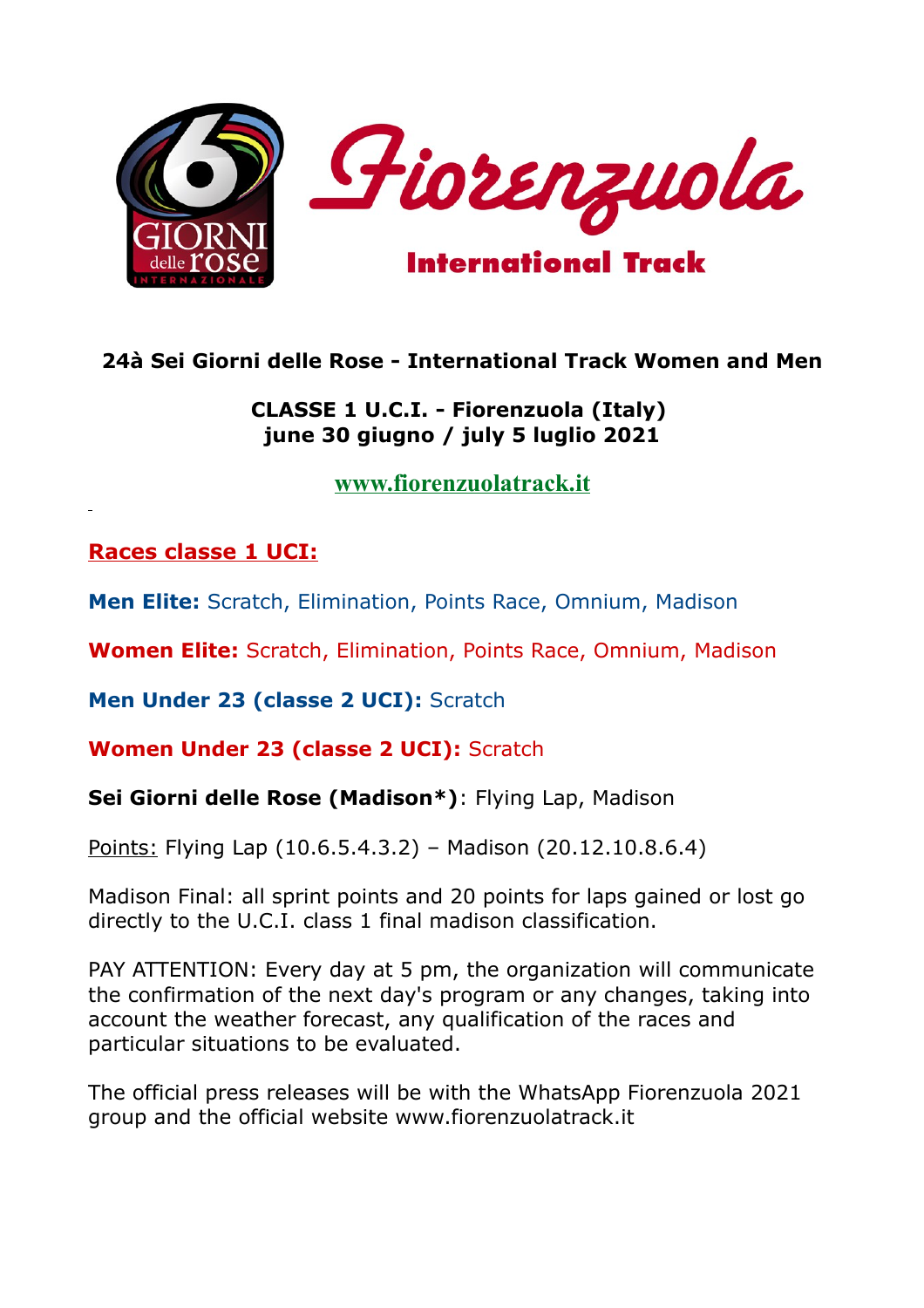

## **Wednesday 30 june**

**Classe 1 U.C.I. > ME: Scratch** 

### **Classe 1 U.C.I. > SGR WE: Flying Lap\*, Madison\***

*13-23 Velodrome opening (organization secretary - jury - various informations)*

*14-16 License check - change from enrolled list to start list, confirmations of participation in each race*

*16:15 Meeting: organization, jury, teams, athletes*

*17-18 Track open for training*

18:00 ME: Scratch (ev. Qualifications, 24 qual., 20 laps)

20:45 *SGR WE: Madison\* 50 laps, 10 sprints Award Ceremony* **ME: Scratch (Final, 40 laps)**  *Award Ceremony SGR WE: Flying Lap\* Award Ceremony*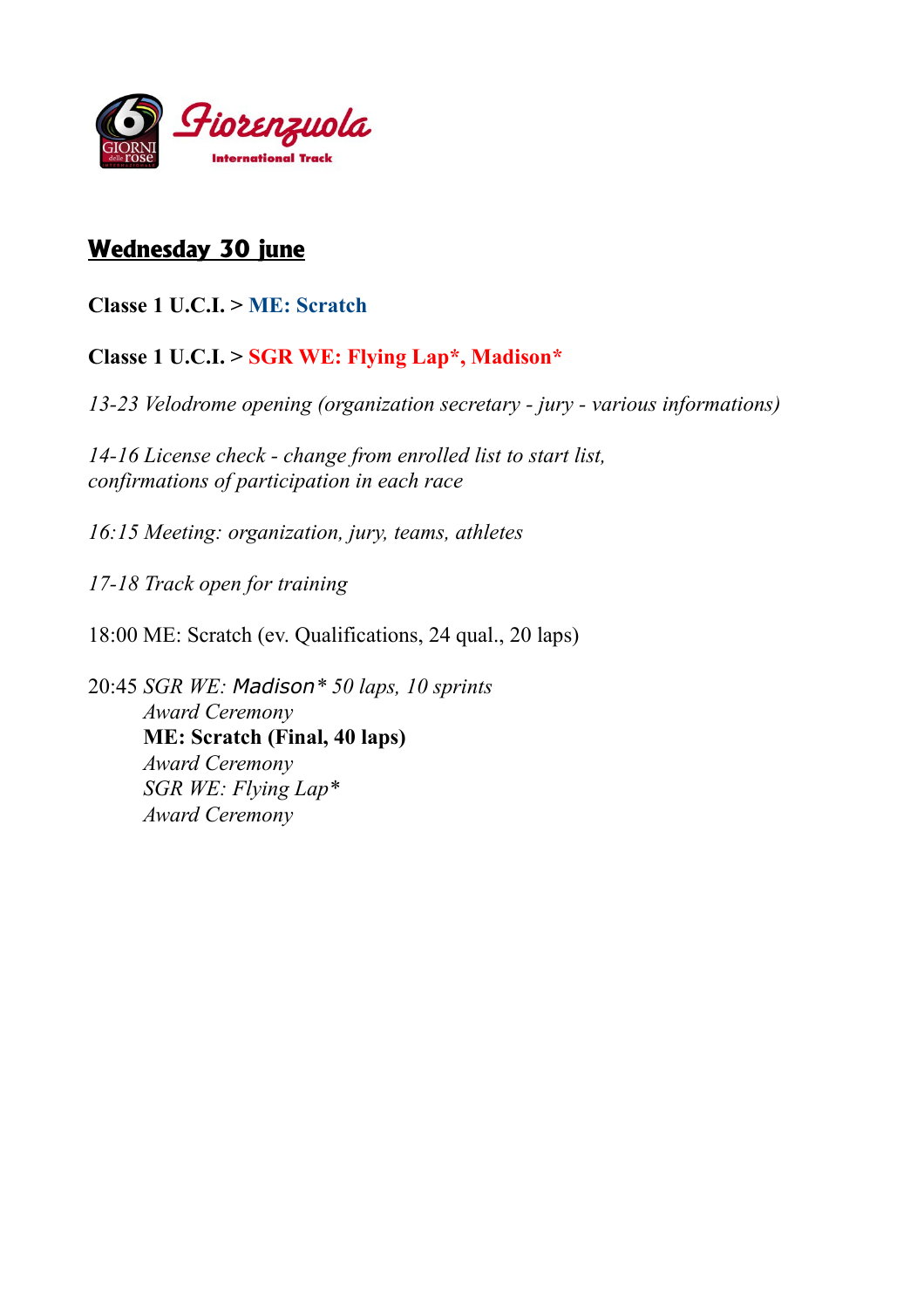

## **Thursday 1 july**

**Classe 1 U.C.I. > ME: Omnium**

#### **Classe 1 U.C.I. > WE: Elimination - SGR WE: Flying Lap\*, Madison\***

*14-23 Velodrome opening (organization secretary - jury - various informations)*

*15:00 Track open for training*

15:30 ME: Omnium (ev. Qualifications, 40 laps, 8 sprints, 24 qual.) WE: Elimination – (Qualifications – 24 qual.) ME: Omnium (1 scratch, 25 laps) **WE: Elimination (Final)** ME: Omnium (2 tempo race, 25 laps)

20:45 ME: Omnium (3 elimination) *SGR WE: Flying Lap\** **ME: Omnium (4 – Points race- Finale, 60 laps, 12 sprints)** *Award Ceremony SGR WE: Madison\* 50 laps, 10 sprints Award Ceremony*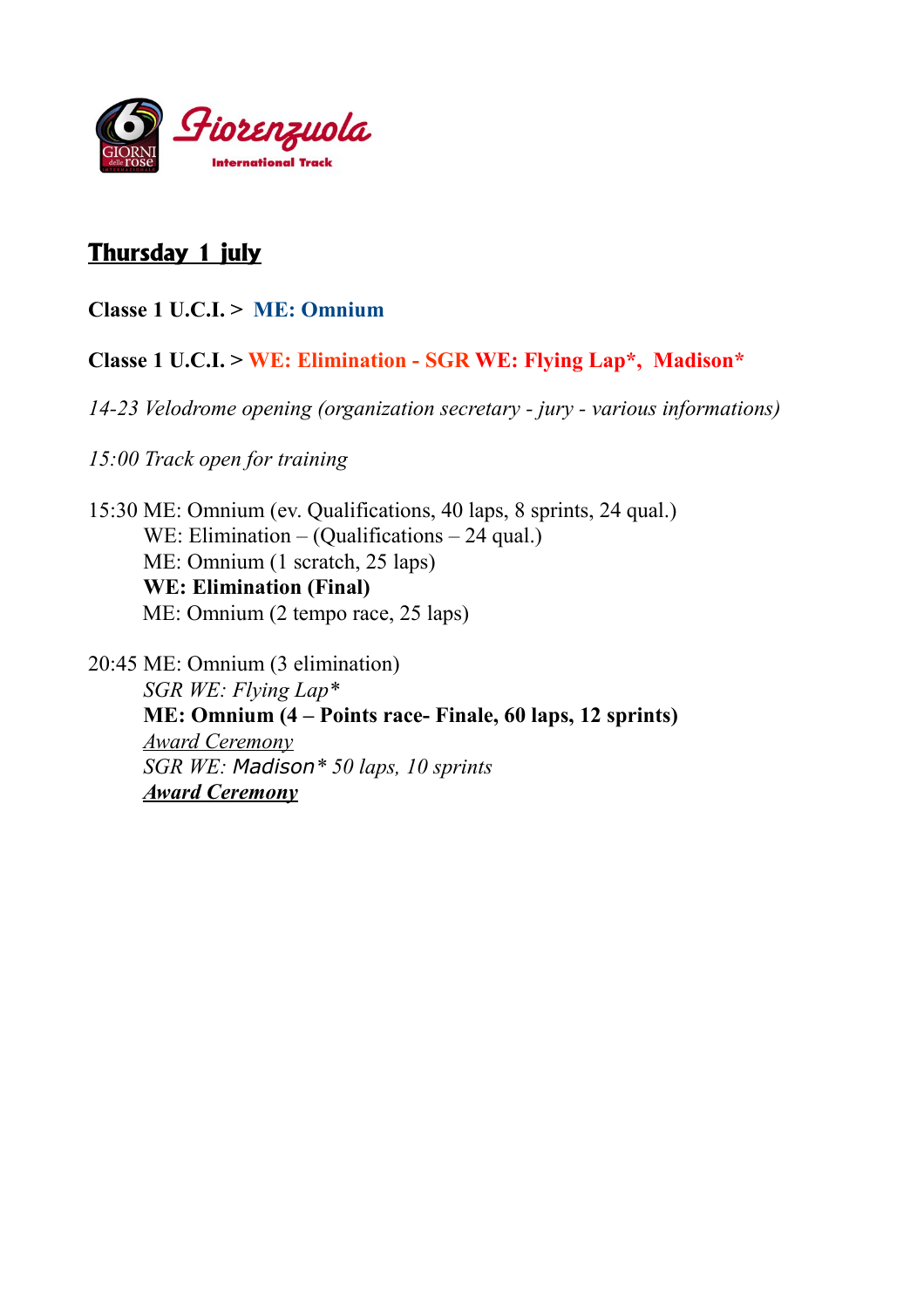

# **Friday 2 july**

**Classe 1 U.C.I. > ME: Points Race**

**Classe 1 U.C.I. > SGR WE: Flying Lap\*, Madison (FINAL)**

**Classe 2 U.C.I. > WU: Scratch**

*16-23 Velodrome opening (organization secretary - jury - various informations)*

*16-17 Track open for training*

17:00 WU: Scratch (ev. Qualifications, 24 qual., 15 laps) ME: Points race (ev. Qualifications, 24 qual., 35 laps, 7 sprints) **WU: Scratch (Final, 25 laps)**  *Award Ceremony*

20:45 *SGR WE: Flying Lap\** **ME: Points race (Final, 60 laps, 12 sprints)** *Award Ceremony* **SGR WE: Madison Final\* 50 laps (10 sprints)** *Award Ceremony*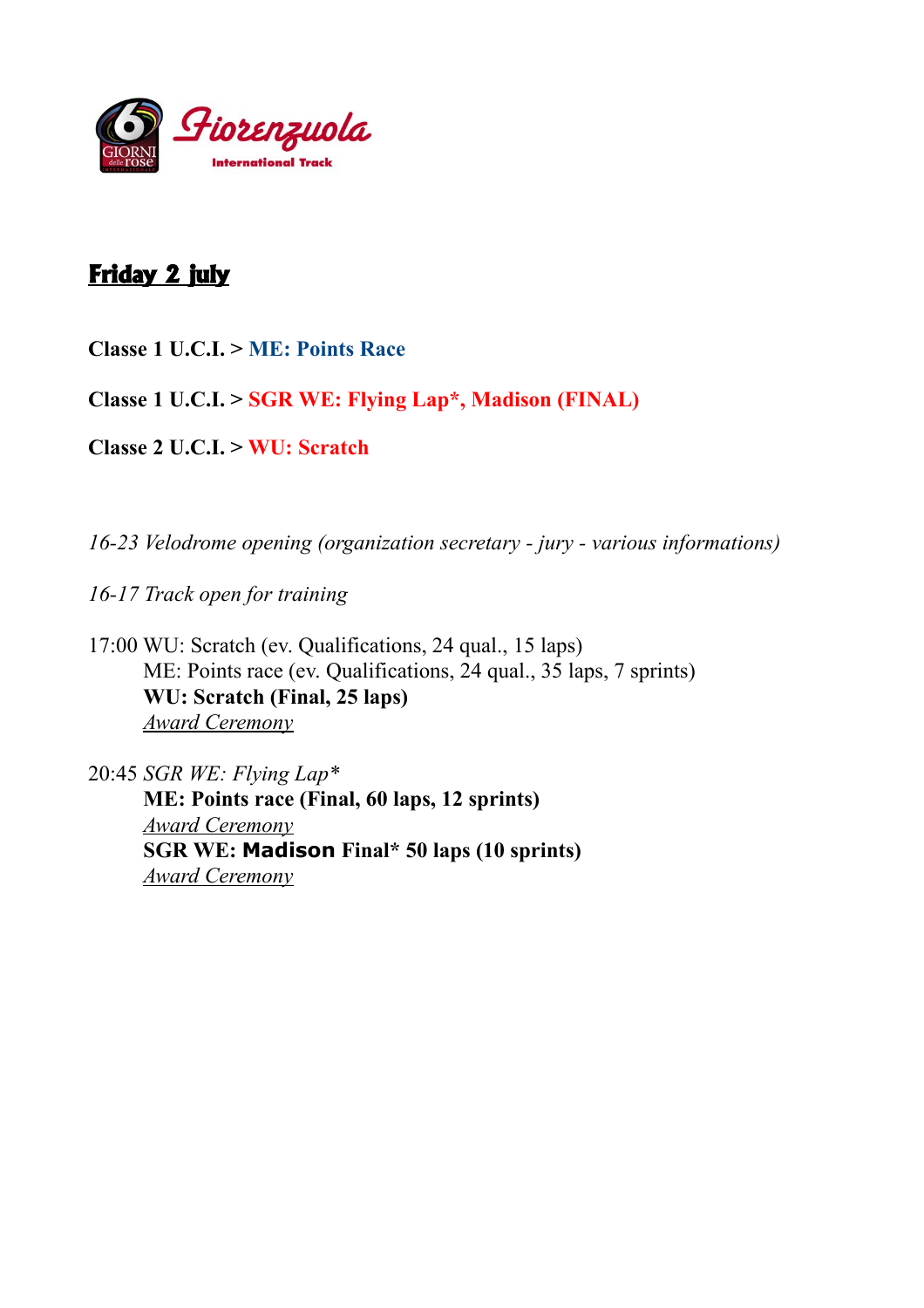

## **saturday 3 july**

**Classe 1 U.C.I. > WE: Scratch**

**Classe 1 U.C.I. > SGR ME: Flying Lap\*, Madison\***

*16-23 Velodrome opening (organization secretary - jury - various informations)*

*17-18 Track open for training*

18:00 WE: Scratch (ev. Qualifications, 24 qual., 15 laps)

20:45 *SGR ME: Madison\* 75 laps, 15 sprints Award Ceremony* **WE: Scratch (Final, 25 laps)**  *Award Ceremony SGR ME: Flying Lap\* Award Ceremony*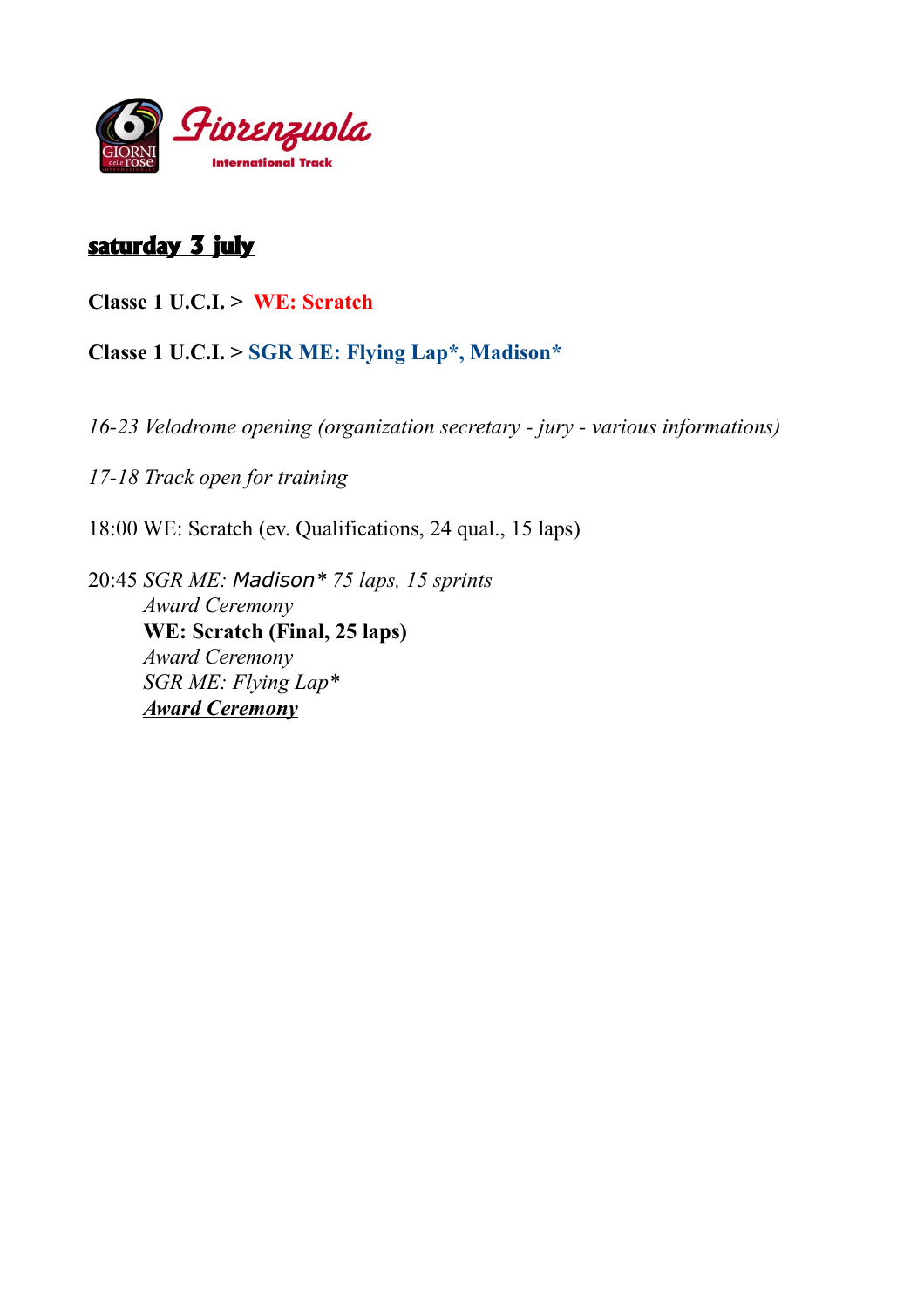

## **sunday 4 july**

**Classe 1 U.C.I. > WE: Omnium**

#### **Classe 1 U.C.I. > ME: Elimination - SGR ME: Flying Lap\*, Madison\***

- *14-23 Velodrome opening (organization secretary jury various informations)*
- *15:00 Track open for training*

15:30 WE: Omnium (ev. Qualifications, 25 laps, 5 sprints, 24 qual.) ME: Elimination (qualifications – 24 qual.) WE: Omnium (1 scratch, 20 laps) **ME: Elimination (Final)** WE: Omnium (2 tempo race, 20 laps)

20:45 WE: Omnium (3 elimination) *SGR ME: Flying Lap\** **WE: Omnium (4 – points race (Final), 50 laps, 10 sprints)** *Award Ceremony SGR ME: Madison\* 75 laps, 15 sprints Award Ceremony*